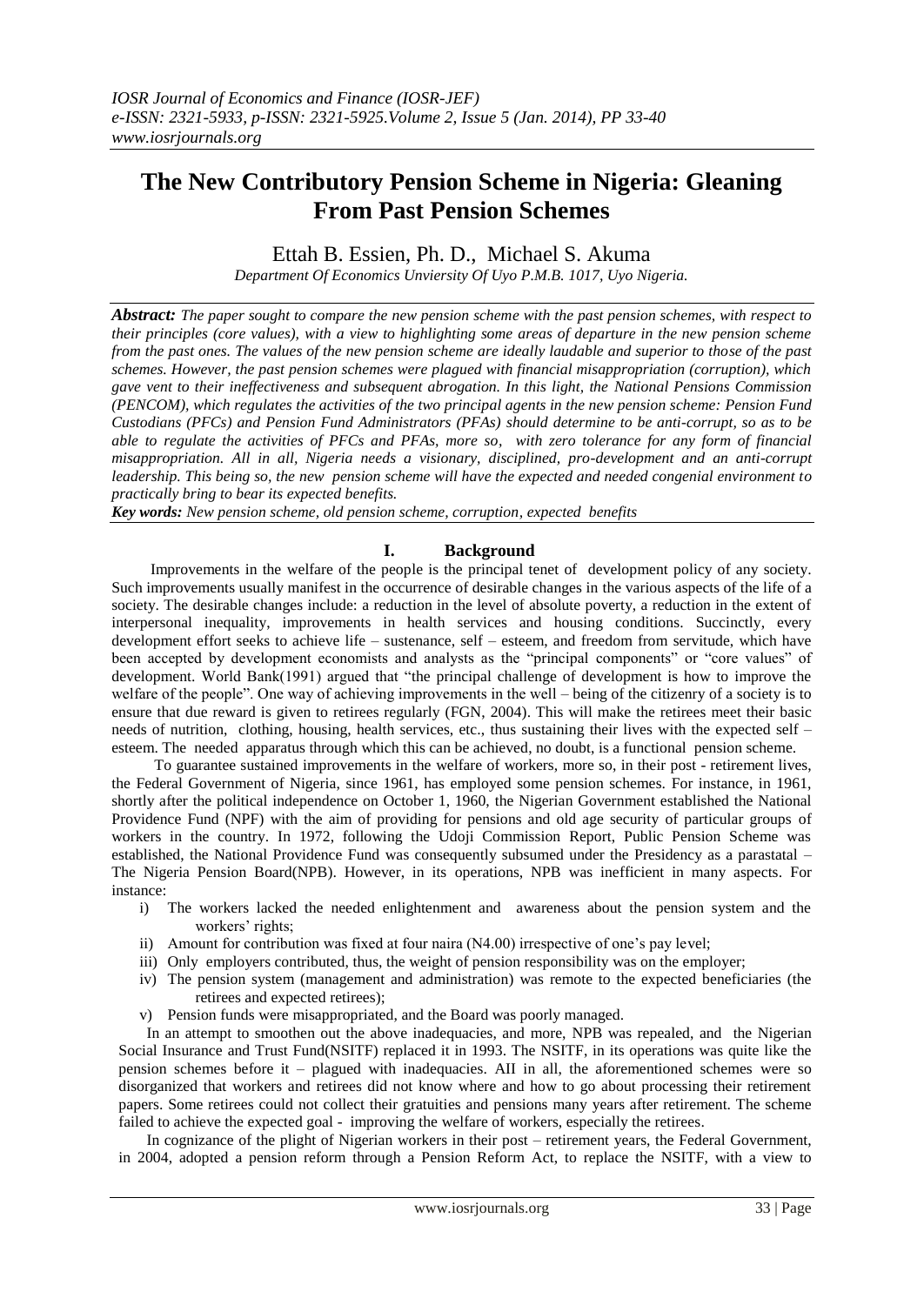establishing a standard pension scheme that would practically alleviate the predicament of Nigerian workers at retirement. The 2004 pension scheme is current and operative, and is contributive in nature.

 The paper, therefore, seeks to compare the current pension scheme with the past ones, with respect to their core values, with a view to highlighting some expected benefits and salient issues, which constitute areas of departure (in the new pension scheme) from the past ones. It also aims at providing some insights into the bane of past pension schemes so as to draw some caution for the new pension scheme. The paper has six parts. Following the background to the study is the analytical framework in part 2. Part 3 presents the operational framework of the new pension scheme and pension model in Nigeria. Part 4 presents an overview of the current pension scheme. A comparative analysis of the new pension scheme and the past ones is presented in part 5. Part 6 offers some observations with a note of caution, and concludes the paper.

#### **II. Analytical Framework**

Our framework is based on Ando – Modigliani hypothesis, which is known as the life – cycle income hypothesis. The hypothesis has it that consumption of the individual consumer depends on the resources available to him, the rate of return on capital , the spending plan and the age at which the plan is made, Succinctly, consumption, as argued by Ando and Modigliani (1963), is a function of individual consumer's expected life – time income. In other words, the long – period consumption of an individual is related to his life – time average income. The consumer will, therefore, maximize his utility (or welfare) over his life – time subject to the total resources available to him. Given the consumer"s life – span, his consumption is proportional to his total resources. And the proportion of his resources spent depends on whether he made the plan during his early or later years. The life – cycle income hypothesis places age as a crucial variable in determining the relationship between consumption and wealth. In this hypothesis, individual"s average income, as a rule, is lower than his spending ( or consumption) at the beginning and towards the end of his life. In the middle years of his life – career, his total earning or income is higher than his consumption (Onuchuku and Adoghor, 2000:114 -115).

Figure 1 gives a graphical presentation of the Ando – Modigliani hypothesis.

.



Figure 1: The Life-Cycle Income and Consumption

From figure 1,  $Y_0Y_1$  curve shows the individual income stream during his life – career time,0T<sub>3</sub>, while  $C_0C_1$  depicts his consumption function, which rises slowly over his life – time. S is saving, part of his income not spent on current consumption. At the early stage of his career life,  $OT_1$ , he borrowed  $CoY_0B$  amount of money to keep his consumption level, CoB, which is above his income,  $Y_0B$ , thus, Co B  $>Y_0B$  resulting in S<O. The middle age of his life is represented by  $T_1T_2$ , during which his income, BYS, is higher than his consumption, BS, resulting in  $S > 0$ , thus, he saves BYS amount to repay his debt and for the future. In the last years of his life represented by  $T_2T_3$ , his consumption  $SC_1$  is greater than his income,  $SY_1$ , so, he dissaves  $SC_1Y_1$  amount, thus,  $S < 0$ .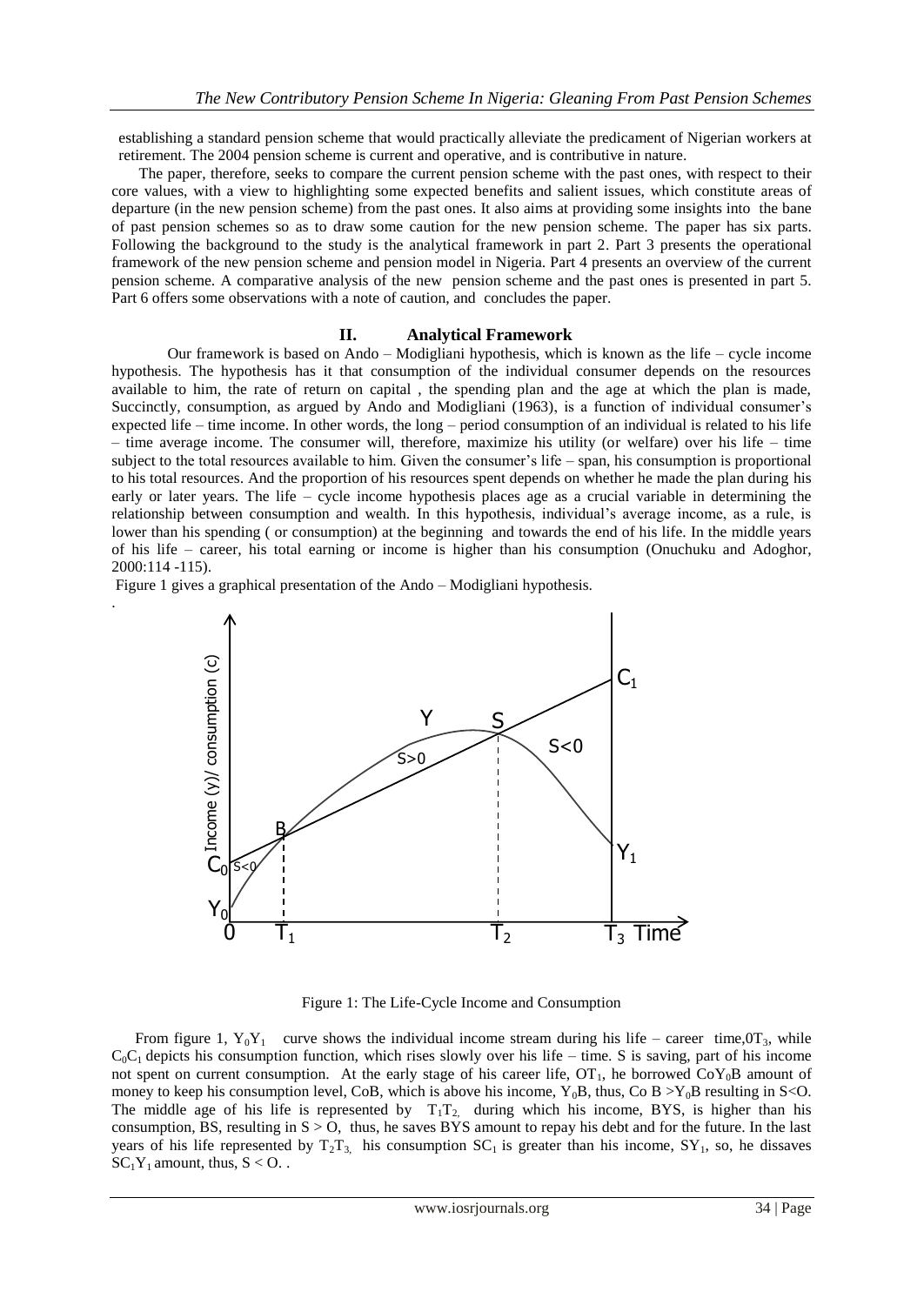From the above analysis of the Ando – Modigliani income hypothesis, as applied in this study, we draw the following analogy:  $0T_1$  as early years of the individual career life, already given;  $T_1T_2$  as the middle age of his career life in which his income, BYS, is greater than his consumption, BS, thus, enabling him to deposit part of his income as retirement savings with the existing national pension scheme.  $T_2$  is the time the individual retires from his career.  $SY_1$  as post – retirement income, which is less than  $SC_1$ , his post - retirement expenditure (consumption), while  $T_2T_3$  is his post – retirement life – time; and within this period, the retiree depends more on his pension he made between years  $T_1$  and  $T_2$ . If the pension scheme becomes ineffective and inefficient, probably due to financial misappropriation, so that the retiree does not receive his pension regularly, the pension scheme will be said to have fallen short of achieving its main objective of "improving the post- retirement living conditions of workers", and the living conditions of the retiree, in his post retirement years, $T_2T_3$ , may rather worsen.

## **III. 0perational Framework of the Current Pension Scheme**

 The new pension scheme which was established in 2004 under the Nigeria Pension Reform Act No. 2 is contributory in nature. The Scheme seems very novel both in organization and administration to many employees and employers in Nigeria. The rationale behind the new scheme is to make both employers of labour and employees to be more committed in dealing with issues of pension in Nigeria. "The main objective of the new pension scheme is to improve the post-retirement living conditions of the Nigerian workers" (FGN, 2004). The new act is a radical departure from the previous pension schemes. Under this act, both employers of labour and their employees contribute certain percentages to the Pension Fund on monthly basis. The management of the fund is not lumped into one organization as was the case with the previous pension schemes. Hence, many independent Pension Fund Administrators (PFAs) and Pension Funds Custodians (PFCs) are licensed to manage retirement savings. The Nigerian Pension Commission (PENCOM), established under the Nigeria Pension Reform Act No. 2 of 2004, has the responsibility to license, regulate and monitor the operations of Pension Fund Administrators (PFAs) and Pension Funds Custodians (PFCs). And very importantly, every employee has the freedom to appoint his own independent Pension Fund Administrator (PFA). The PFAs and PFCs collectively invest deposits of the Retirement Savings Accounts ( $\text{RSA}_\text{S}$ ) so as to earn interest part of which should be shared to the accounts holders.

### **3.1 The Nigerian Pension Model**

 The model adopted for the 2004 Pension Reforms in Nigeria is known as the **Defined Contributory Pension Model**. By World Bank Standard, this reform can be adjudged to be a major pension reform. Schwarz (1999) in a World Bank discussion paper defines major pension reforms as those reforms which substantively change the system of pension provision from (a) defined benefit to a defined contribution or vice versa, (b) Pay-As-You-Go (PAYG) to full funding or vice versa. The process of setting up a new system is also classified as a major reform because it represents a substantive change from a previous one or none existing status. Therefore, Nigeria"s substitution of the Pay-As-You-Go (PAYG) system with new mandatory defined contributory pension system makes the reform a major one. The reform also meets World Bank Standard of a major reform. The World Bank reports on worldwide pension reforms show that the defined contributory models are more favourable in most Nations. Therefore Nigeria"s adoption of the defined contributory Pension Model is in line with global majority option.

# **IV. An Overview of the New Pension Act**

 The New Pension Act of 2004 established a supervisory commission known as National Pensions Commission (PENCOM). This commission is responsible for Licensing, regulating and monitoring both Pension Fund Administrators (PFAs) and Pension Funds Custodians (PFCs).

 Presently (as at September, 2013), twenty four (24) Pension Fund Administrators (PFAs) and four (4) Pension Fund Custodians (PFCs) have been licensed by PENCOM, and are in operations. They are:

# *A. Pension Fund Administrators (PFAs)*

- 1. AlICO Pension Managers Limited
- 2. Amana Pension Managers Limited
- 3. APT Pension Fund Managers Limited
- 4. ARM Pension Managers Limited
- 5. Citi Trust Pension Fund
- 6. CRIB Pension Fund Managers Limited
- 7. Crusader Sterling Pension Limited
- 8. Evergreen Pension Limited
- 9. Fidelity Pension Managers Limited
- 10. First Guarantee Pension Limited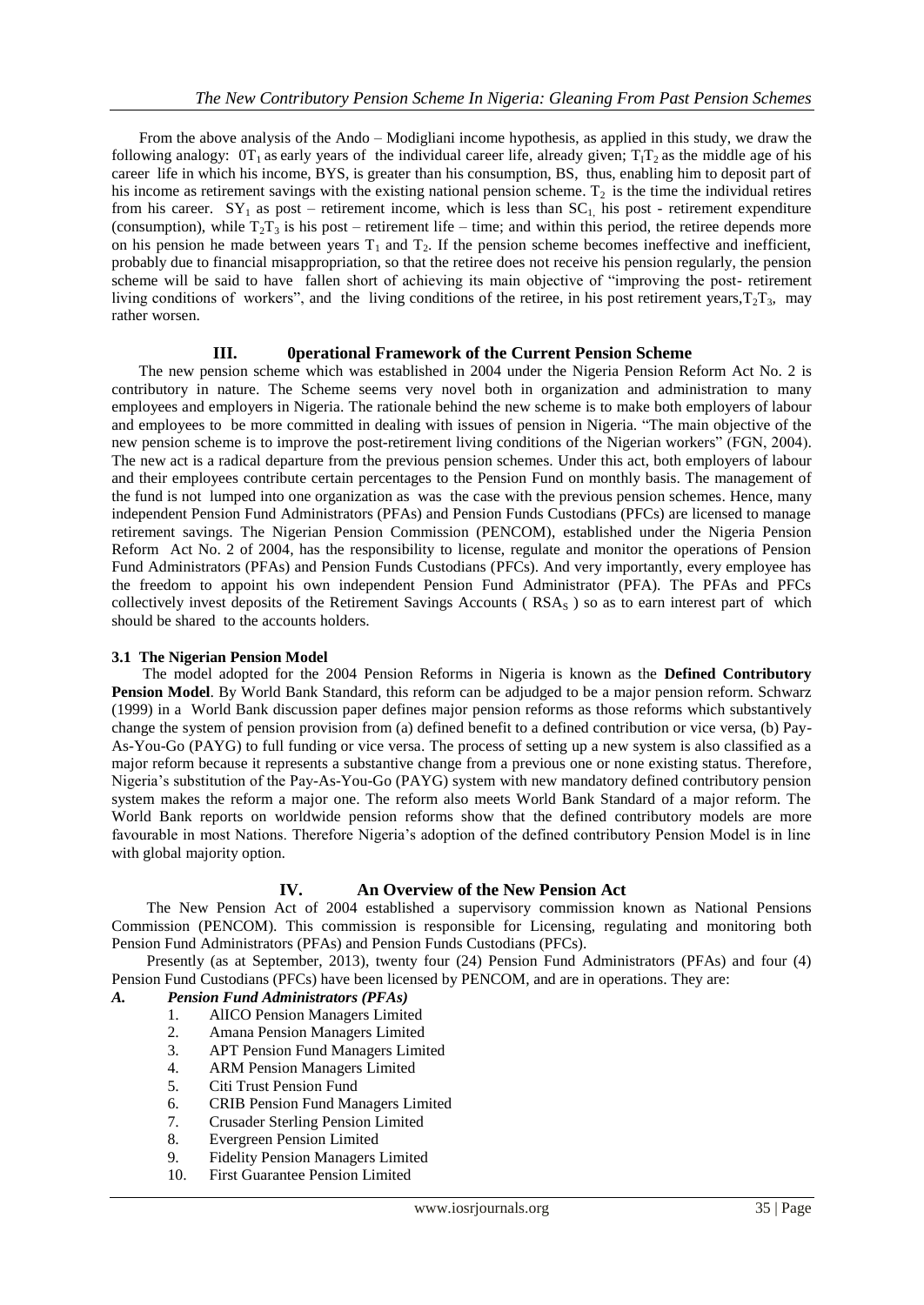- 11. Future Utlity Gladnvils Pension Limited
- 12. IEI Anchor Pension Managers Limited
- 13. IGI Pension Fund Managers Limited
- 14. Leadway Pensure Pension Fund Administrators Ltd.
- 15. Legacy Pension Managers Limited
- 16. NLPC Premium Pension Limited
- 17. OAK Pension Limited
- 18. Penman Pension Limited<br>19. Pension Alliance Limited
- 19. Pension Alliance Limited
- 20. Premium Pension Limited
- 21. Royal Trust Pension Fund Administrators Limited
- 22. Sigma Vaughn Sterling Limited<br>23 Stanbic IBTC Pension Manager
- **Stanbic IBTC Pension Manager**
- 24. Trust Fund Pension

# *B. Pension Fund Custodians (PFCs)*

- 1. UBA Pension Custodian Limited
- 2. Zenith Pension Custodian Limited
- 3. First Pension Custodian Nig. Limited, and
- 4. Diamond Pension Fund Custodian Limited.

Ibrahim (2005) gave stakeholders (PFAs, PFCs, employers and employees) an insight about the policy trust of the reform Act, and emphasized that the pension reform is based on providence, transparency and voluntary compliance. Ibrahim (*ibid*) added that both PFAs and PFCs are mandated by law to render monthly report to the Pension Commission( PENCOM), while the commission on its part has the responsibility of carrying out routine checks on the accounts, books of records and the financial status of contributors. Ahmed (2005) highlighted some of the benefits of the reform scheme, and assured all the stakeholders in the pension system that their interest is adequately guaranteed in the new act. He stated that the employee who is the main subject matter in any pension scheme, such as this, stands to benefit enormously because his retirement savings account (RSA) is safely invested and managed by an independent pension manager under whom the risk of loosing entitlements is minimized. Secondly, that his annual contribution is to be invested continually in interest yielding ventures such as bonds and shares on his behalf. For the employers Ahmed (2005) argued that by remitting this contribution in piece meals (monthly), the financial weight or burden of transferring very huge sums of money to a pension body at any one time is alleviated. On the other hand, business is created for many financial organizations that are licensed as PFAs and PFCs, which in turn create employment opportunities for many unemployed while they too make their own profits from managing the RSAs.

The new scheme provides that both the employer and employee have to contribute specific percentage of the employee"s emolument to a special fund reserved towards the final disengagement of the employee. Section 9, subsection 1 of the 2004 Pension Act defines the "rate of contribution to the scheme" and specifies as follows:

- a) In the case of the Public Service of the Federation and the Federal capital Territory:
	- (i) a minimum of seven and half percent $(7.5 \%)$  by the employer:
	- (ii) a minimum of seven and half percent(7.5%) by the employee: or
- b) in the case of Military:
	- (i) a minimum of twelve and half percent( $12.5\%$ ) by the employer:
	- (ii) a minimum of two and half percent $(2.5\%)$  by the employee: or
- c) in other cases:
	- (i) a minimum of seven and half percent(7.5%) by the employer: and
	- (ii) a minimum of seven and half percent $(7.5\%)$  by the employee:

The (c) above covers employees under the employ of States and Local Governments, their parastatals and agencies. It also embraces those employed in the private sector. It is pertinent to note, however, that many organizations/companies in the private sector are yet to appreciate or embrace the new pension reform scheme. Those organizations that oppose this reform scheme do so because first, it is now mandatory for every organization/company employing up to 5 workers to participate/adopt the new Pension Scheme. Second, the financial implication of the scheme boarders on their finances (profits) and third, the act also provides for enforcement on companies/organizations that fail to comply with the provisions of the Reform Act on matters of legibility for enlistment on the scheme. Ibo (2006) reported that some companies are not only reluctant to adopt the scheme but have gone a head to instigate their ignorant employees as a way of dissuading them against the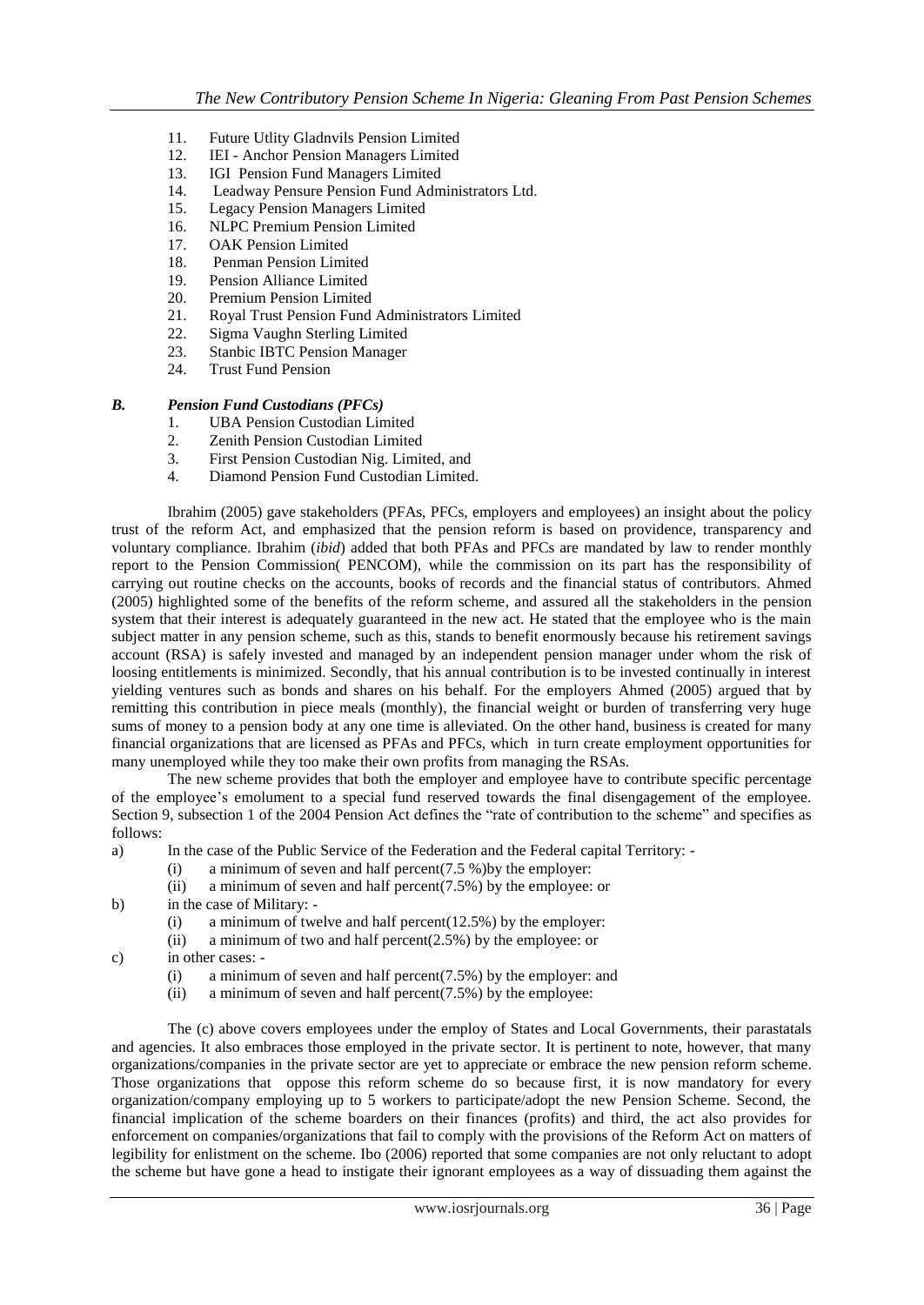scheme. Also, some companies are dragging their feet to transferring the pension rights of their employees to PFAs. Some have been accused of surcharging the pension dues of their employees as a strategy to reduce their own financial commitment instead of encouraging them of the beauty and benefits of the scheme.

Despite these developments, it is interesting to note that some foreign private companies operating in Nigeria were already practicing this type of pension scheme long before it was officially adopted by the Federal Government. Such companies included Asea Brown Boveri (ABB), PZ Industries, PLC (Ibo, 2006).

## **4.1 Transitional Provisions of the Pension Reform Act**

 The new Pension Reform Act of 2004 established the National Pension Commission (PENCOM) as the overall supervisory body for Pension in Nigeria. The Commission (PENCOM) has the responsibility to license, regulate and monitor the operations of all Pension Fund Administrators (PFAs) and Pension Fund Custodians (PFCs). By the 2004 Act, all other existing pension acts have been repealed; these included:

- a) The Pension Act, 1990
- b) The Police and other Agencies Pension Offices (establishments, etc.) Act, 1993.

c) The Police Pension Rights of Inspector-General of Police Act, 1993.

All boards of Trustees of various pension departments in the Federal, State and Paramilitary Services have consequently been transferred to the commission (PENCOM) as provided for in section 30, subsections  $(1)$  – (4). Similarly, the Armed Forces Pension Act of 1990 has been amended in line with the 2004 Pension Reform Act. The transition of existing Pension Scheme in the Private Sector is provided for in sections 39 and 40 of the new Pension Act.

The Nigeria Social Insurance Trust Fund (NSITF) established by Pension Act of 1993, which before the Pension Reform Act of 2004 was the apex pension body has also been repealed. The reform act has licensed NSITF to establish a Pension Fund Administrator (PFA) in accordance with section 42; subsections  $(1) - (7)$ . This is to take care of contributors to the Social Insurance Scheme of NSITF. Following this development, NSITF contributors have the option of still maintaining their choice. In the event of choosing the later, the contribution of the beneficiaries would be transferred to the new PFAs of their choice. Section 50, subsections (2) and (3) mandate PENCOM to re-align the contributions of employees to the new scheme while ensuring that nothing is lost in the process of transition.

Some salient but important aspects of this development are that: -

- (i) NSITF"s PFA operations are open to scrutiny of the contributors and PENCOM as provided for in section 45 paragraphs (d) and (e) as against its remoteness and secrecy prior to the 2004 Reform Act.
- (ii) Under section 42, subsection (3), contributors/beneficiaries have the choice to, or not to, continue patronizing their services.
- (iii) Its operations are now regulated and monitored in line with sections 44 and 45 of the current Act.

The interest of contributors and other defined benefits of the schemes that existed before the 2004 reform are not over looked. Section 12 provides for the transfer of all holders" entitlements to the new scheme without losses.

### **V. The New Pension Scheme and the Past Pension Schemes: A Comparison**

 The new pension scheme differs from the previous ones in several ways. Some of the differences are shown in Table 1.

|                           | The 2004 Reformed Pension Scheme                                  | <b>Past Pension Schemes**</b>                              |
|---------------------------|-------------------------------------------------------------------|------------------------------------------------------------|
| a.                        | Pension funded                                                    | Pension not funded                                         |
| $b$ .                     | Contributory – both employer $\&$ employee contribute certain     | Non-contributory $-$ only employers pay-up retirement      |
|                           | percentages to the pension fund.                                  | dues.                                                      |
| $\mathbf{c}$ .            | Freedom to choose PFA                                             | No option, all pension matters handled by one board:       |
|                           |                                                                   | NPB, NTF and later NSITF, at different times.              |
| d.                        | Compulsory for both public and private establishments with up     | Not compulsory for Private Sector employers.               |
|                           | to 5 employees.                                                   |                                                            |
| e.                        | Employee-contributors have access and can monitor their           | Remote to employee-contributors: no access.                |
|                           | RSA <sub>s</sub> .                                                |                                                            |
| f.                        | Deposits in RSAs are invested to generate interest for the        | Pension was "Straight jacketed" No interest paid to        |
|                           | retiree holders.                                                  | retirees.                                                  |
| g.                        | RSA holders have a say where their savings are invested (by       | RSA holders had no say, no knowledge.                      |
|                           | the PFAs).                                                        |                                                            |
| h.                        | The Act separates the functions of a Supervisory body             | All functions lumped into one organization: NPB, NPTF      |
|                           | PENCOM, Administrators (PFAs) and Fund Custodians (PFCs)          | and NSITF at various times in history.                     |
| i.                        | No payment risk associated with liquidity, ill-health or death of | High payment risk associated with liquidity, ill-health or |
|                           | employer.                                                         | death of the employer.                                     |
| $\overline{\mathbf{j}}$ . | Minimum of 4 years contribution required to qualify to draw       | Initially 15 years for NPB, 10 years for NPTF and          |
|                           | retirement benefits.                                              | reviewed to 5 years for NSITF.                             |
| k.                        | Employee-contributor can easily transfer RSA from one PFA to      | Contributors had no choice, no alternative, no change      |

|  | Table 1: Values of the Reformed and Past Pension Schemes Compared |
|--|-------------------------------------------------------------------|
|  |                                                                   |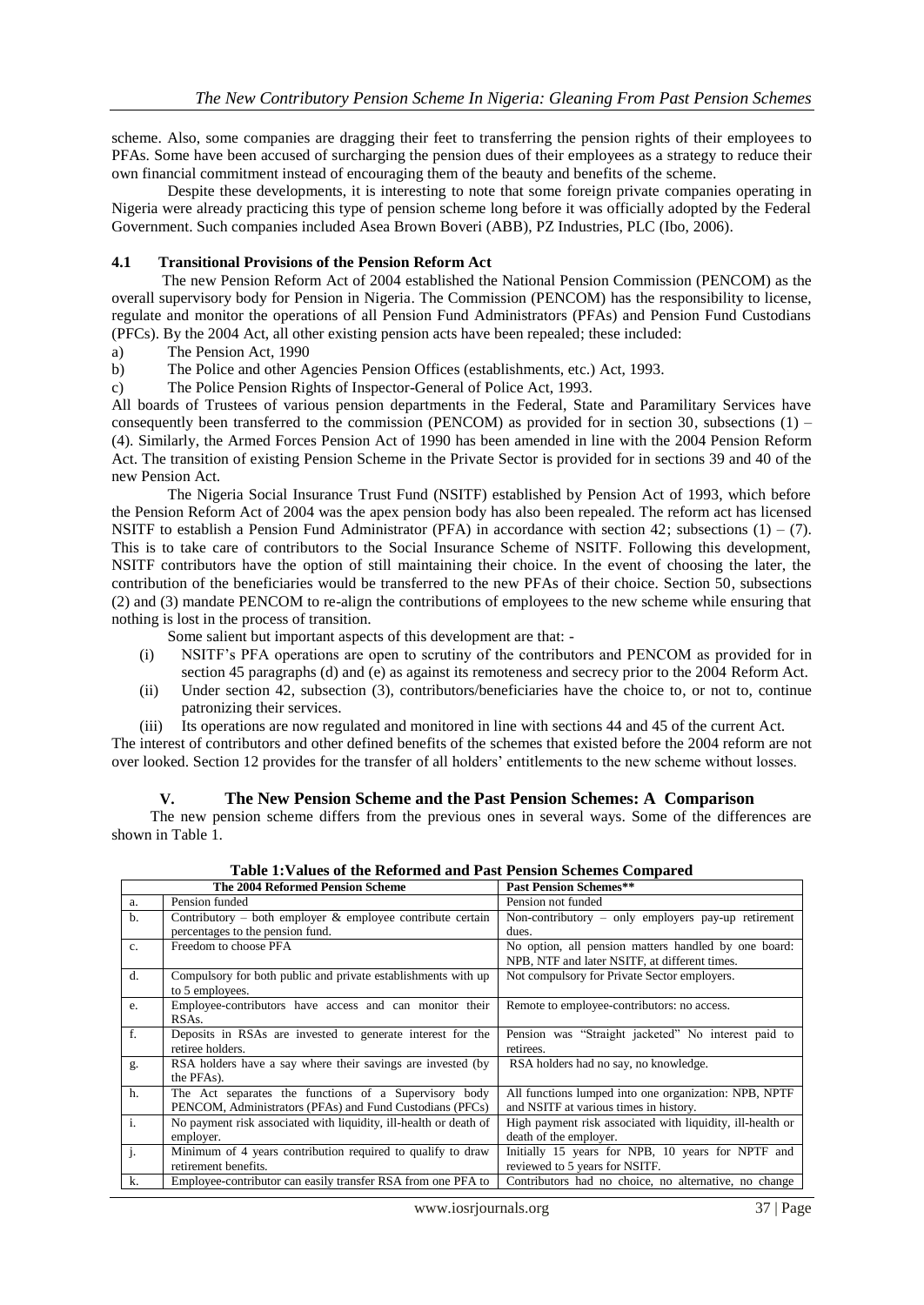|    | another (in case of the contributor is not satisfied with PFAs<br>services).                       | possible.                                                                                              |  |
|----|----------------------------------------------------------------------------------------------------|--------------------------------------------------------------------------------------------------------|--|
|    | When a worker changes his work place or establishment,<br>change of RSA, PFA or PFC not necessary. | Transfer of Pension/gratuity necessary when work<br>place/establishment is changed (usually not easy). |  |
| m. | Drawings of retirement benefits have definite time-frames and<br>are negotiated with retirees.     | Drawings last throughout retiree's lifetime.                                                           |  |
| n. | At death, a retiree's spouse, child or next of kin collects the<br>balance of the RSA.             | Retirement benefits/drawings terminate at the death of a<br>pensioner/retiree.                         |  |

#### **Source**: *Authors*

 *\*\* includes all pension schemes before the 2004 (current) pension scheme*

 Table 1 presents the values of the 2004 Reformed Pension Scheme and those of past schemes. Even at a glance, the values of the reformed pension scheme appear to be superior to those of past schemes. The contributory attribute of the new pension scheme is of great importance. Both the employer and the employee contribute certain percentages to the pension fund. This is expected to swell up the RSA and to place the expected beneficiary (the retiree) better off. On the contrary, the past pension schemes were non-contributory, the financial burden rested solely on the employer, thus, the retirement benefits were very small and subsistence, and it took much time before the retiree could get it.

 In the new pension scheme, many Pension Fund Administrators (PFAs) are involved, and employees are granted the freedom to choose from the pool of PFAs. The involvement of many PFAs is expected to arouse competition among them with consequent resultant effects of efficiency and proficiency. The new pension scheme is all embracing, it is compulsory for the public and the private establishments with at least five employees to involve. This was not so in the past pension schemes. Employers of labor in the private sector were given a free hand to or not to be involved. In the new scheme, provision is made for employee – contributors to have access to their RSAs and monitor same, whereas past schemes were by all standards remote to the employer – contributors: they got no access to their RSAs.

 In the past pension schemes, there was no provision for deposits in RSAs to be invested, whatever the employer deposited for the expected retiree was what he got. Contrariwise, in the 2004 Reformed Pension Scheme, provision is made for deposits in RSAs to be invested by the PFAs in government and corporate bonds, treasury bills, debenture, ordinary shares of companies listed on the stock exchange, real estate and unit – linked investment schemes, and in redeemable preference shares issued by corporate entities. The PFAs are required to maintain accounts in all pension transactions and to provide up-to-date information on all investments they undertake to PENCOM, and to acquaint contributors with monthly retirement savings account statements.

In the old pension schemes, all pension matters – supervision, custody, and administration, were treated by just one board or organization at a given time; whereas, in the new pension scheme, three bodies with time; whereas, in the new pension scheme, three bodies with specialized functions are involved: PENCOM discharges the supervisory functions, PFCs custody the pension fund, while PFAs are concerned with the administration of the pension fund. Under the new pension scheme, minimum of four years of contribution is required for an account holder to qualify to draw retirement benefits, whereas, under past pension schemes, the minimum number of years of contribution to qualify to draw retirement benefits was five under NSITF, ten under NPTF, and fifteen under NPB. Another area of distinction in the new pension scheme is the provision which allows employee – contributor to transfer his RSA to another PFA if he were not satisfied with his previous PFA. The past schemes had no such provision. The account holder had no choice, no alternative since there was only organization or board overseeing all pension matters at a given time. Also of interest in the new pension scheme is the provision of maintaining RSA, PFA, and PFC when an employee – contributor changes job, or is transferred from one parastatal to another, if he so desires. This was not so in the past pension schemes, transfer of pension/gratuity as one would change job or parastatal was very necessary.

 Drawings of retirement benefits under the new pension scheme have definite time frames and are done under negotiation with retirees. In the past pension schemes, drawings would last throughout retiree's life time. The 2004 reformed pension scheme allows retiree"s spouse, child or next of kin to collect the balance of RSA at the death of a retiree, while the past pension schemes terminated drawings of retirement benefits at the death of a retiree.

#### **6.1 Observations**

# **VI. Observations and Conclusion**

 The values of the 2004 Reformed Pension Scheme are all ideally laudable and graphically superior to those of past pension schemes. Nevertheless, it is pertinent to note that past pension schemes were neither designed nor expected to fail. The National Providence Trust Fund of 1961 , National Pension Board of 1972, and the National Social Insurance and Trust Fund of 1993 were variously designed and adopted as workable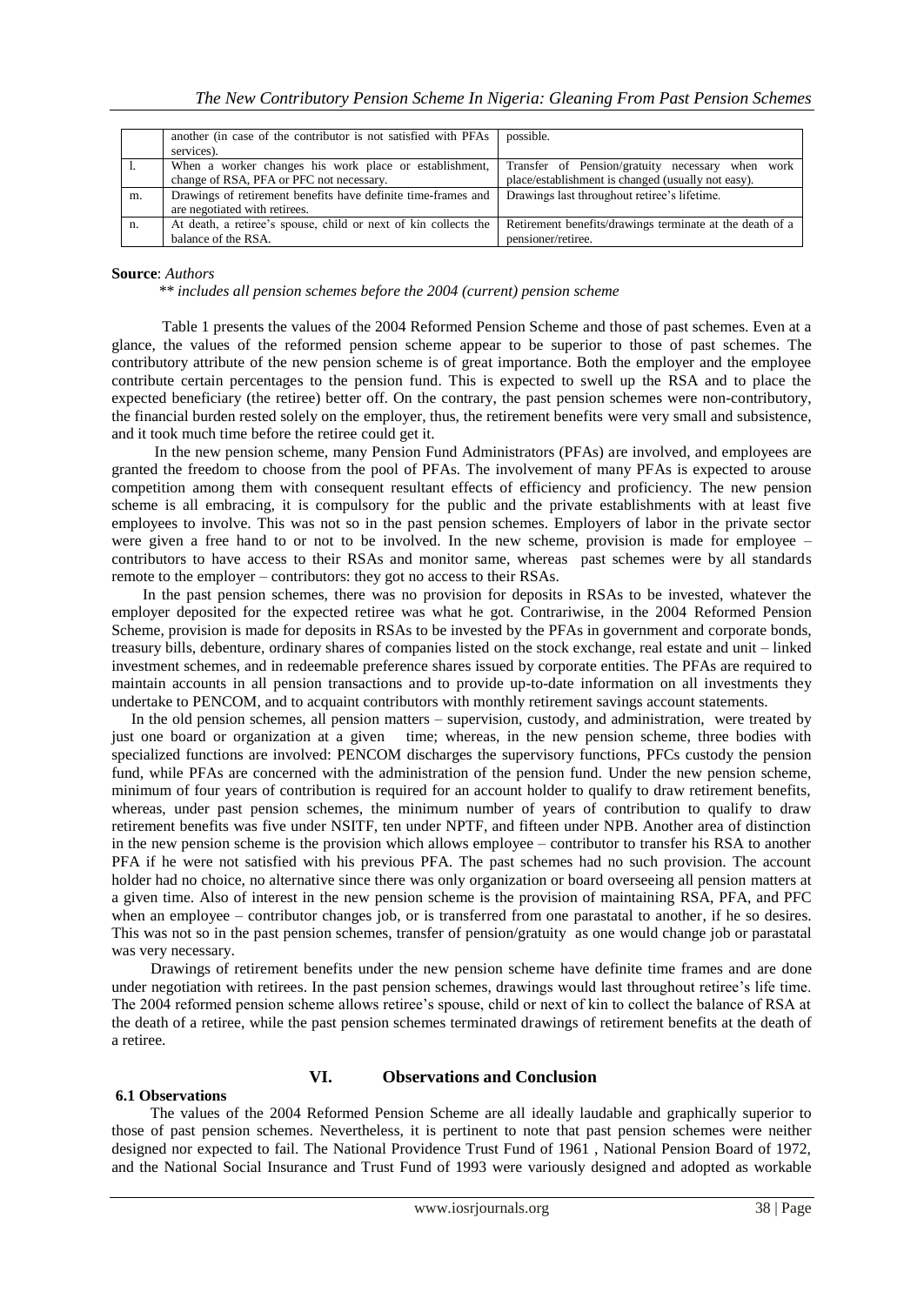pension schemes with the general objective of improving the welfare of Nigerian workers, more so in their postretirement years. Unfortunately, all the past pension schemes Nigeria had adopted prior to 2004 could not achieve the expected objective; they failed successively. Many Nigerian workers lost their deposits due to the malfunctioning of the past pension schemes and their subsequent abrogation. The questions we pose at this juncture are: why were past pension schemes ineffective and inefficient in their operations? Why could they not achieve the expected objectives for which they were established? Many answers may be given, however, there is one answer this paper regards and maintains as pivotal, namely, **corruption**, though pretentiously trivialized by the elite of self-asserting Nigerian bourgeoisie due to their involvement in the vice. Misappropriation of public funds in Nigeria has become "business as usual" as the rule of law has shaky footing in the country. Achebe (1998: 54-55), in his pamphlet *The Trouble with Nigeria,* argued that :

*Although Nigeria is without any shadow of doubt one of the most corrupt countries in the world*, *there has not been one high public officer who has been made to face the music for official corruption, And so, from a fairly timid manifestation in the 1960, corruption has grown bold and ravenous as, with each succeeding regime, our public servants have become more reckless and blatant.*

The story has not changed. The degree of submerging into corruption by Nigeria seems to increase with each year passing. For instance,

*in the 1996 study of corruption by Transparency International(TI), Nigeria, in a pool of 54 countries, was ranked the most corrupt followed by Pakistan. (And) of the eighty-five (85) countries pooled for corruption assessment by TI in 1998, Nigeria was ranked the 5 th most corrupt country in the world (Essien, 2012).*

Achebe (1998: 47) argued that corruption in Nigeria has passed the alarming and entered the fatal stage. With no shadow of doubt, the positions of Nigeria in corruption assessment of countries of the world by TI between 2001 and 2012 really buttressed Achebe"s argument.

*In 2001, the weight of corruption was much more on Nigeria. Out of ninety-one (91) countries assessed by the TI, Nigeria was ranked 90th – the second most corrupt country in the world. In 2003, Nigeria was ranked 132nd of 133 countries pooled for corruption assessment. In 2011, of 182 countries assessed for corruption by the TI, Nigeria was still among the ten most corrupt countries in the world (Essien, 2012).*

 More so, the TI, in its 2012 corruption assessment, placed Nigeria in the pool of fifteen (15) most corrupt countries in the world (TI, 2012).

 The failure of past pension schemes and the steeped trend of Nigeria"s move in corruption, therefore, poses a challenge to, and raises concern for, the 2004 reformed pension scheme which is barely nine years in operations. One area which attracts more attention in the new pension scheme is the operational tenet which gives the Pension Fund Administrators (PFAs) the allowance to invest deposits of the Retirement Savings Accounts (RSAs) in interest-yielding ventures such as government and corporate bonds, treasury bills, ordinary shares of companies listed in stock exchange, real estate and unit – linked investment schemes. The interests made should be shared between the PFAs and the employee-contributors (that is, the RSA holders). This allowance needs to be regulated by PENCOM as Nigerian financial institutions are wont to pursue profit maximization excessively to the disadvantage of their clients.

### *6.2 Conclusion*

The values of the 2004 pension reform scheme, by all standards, are superior to those of past pension schemes. However, the bane of past pension schemes – **corruption ( financial misappropriation)** – which has permeated all sectors of the Nigerian economy, may likely affect the efficacy of the new pension if some drastic measures are not taken. In this light , therefore, the leadership of PENCOM, which oversees the operations of PFCs and PFAs should determine to be anti-corrupt, and give zero tolerance to any act of financial misappropriation. All in all, Nigeria needs a visionary, disciplined, pro-development and an anti-corrupt leadership. This being so, the new pension scheme will have the needed congenial environment to practically bring to bear its expected benefits.